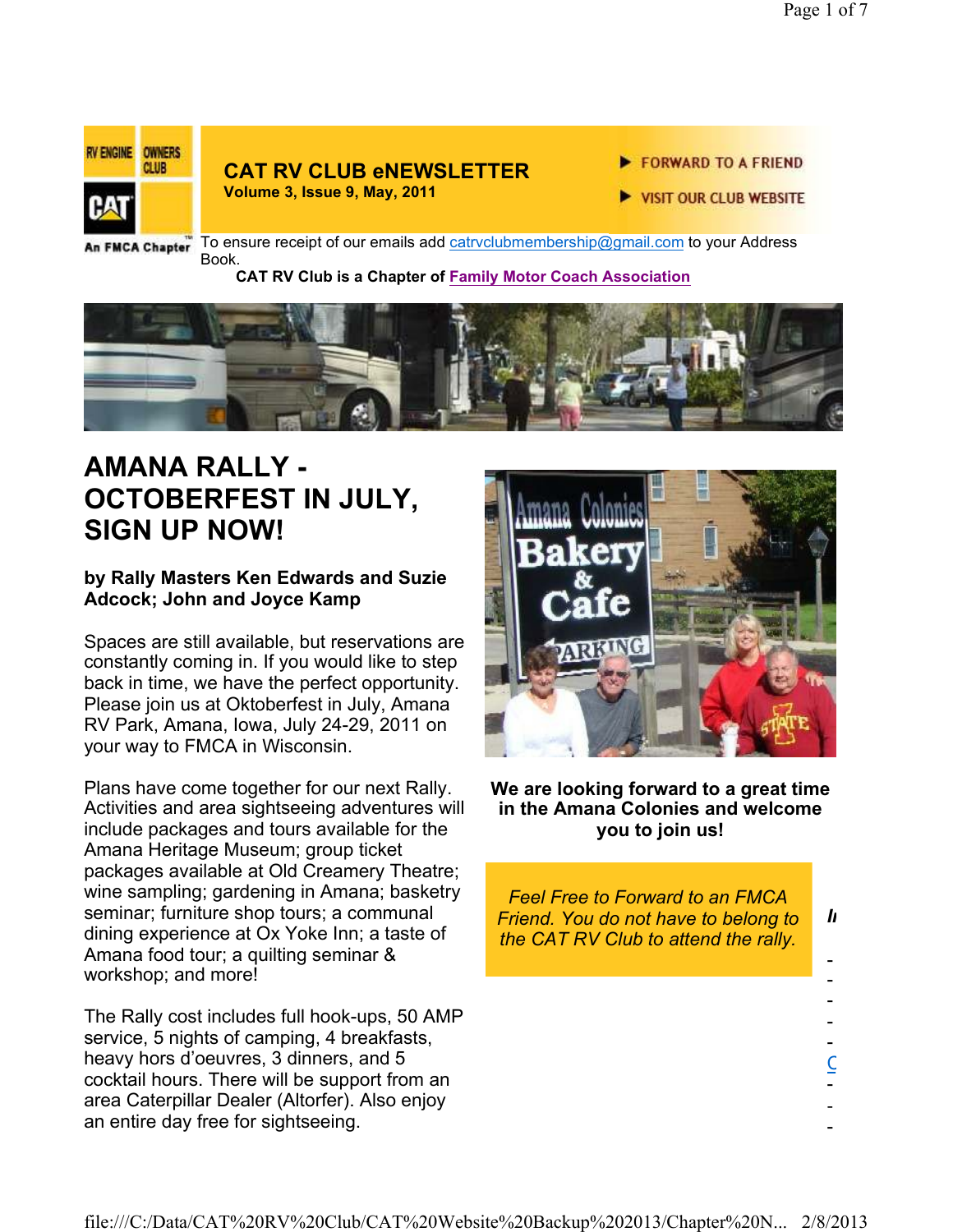$N$ - - - -

*Need Club Logo Merchandise?* 

**CAT RV Club Shopping Cart**

*following link:* 

Get your registration forms in early!!! They are available on the website now. Go to REGISTRATION FORM

**Go to index**

### **FROM THE NOMINATING COMMITTEE by Joe Hipp, Chairman**

We have the following positions to be voted on at the next business meeting at FMCA Madison, WI -



- Alternate National Director
- Vice President Inventory
- Vice President Membership
- Vice President Publications
- Vice President Technical

Anyone interested in filling any of these positions, please contact me (gohipp@aol.com) or members of the nominating committee with a résumé. This is a democratic organization. Although we have incumbents in some of these positions, elections are open and all résumés are accepted.

**Go to Index**

### **MESSAGE FROM OUR PRESIDENT**

#### **By Julie Lauderdale, President**



We have been traveling these beautiful highways and byways, trying to stay out of this crazy weather! We are currently in Goshen, IN, attending the INTO Rally and meeting new friends and of course seeing friends we have known for a while. From here we are attending the GLASS Rally in Berrian Springs, MI, one we have never attended and from what we here it is a Very Good rally!! I look at these type of rallies as opportunities to increase our membership. Just like the opportunities we have when we stay in campgrounds to increase our membership and of course to increase FMCA's membership. We all have these opportunities as we travel and I

hope everyone will take advantage of talking to their neighbor while they are on the road.

Happy Travels, Hope to See You in Amana!!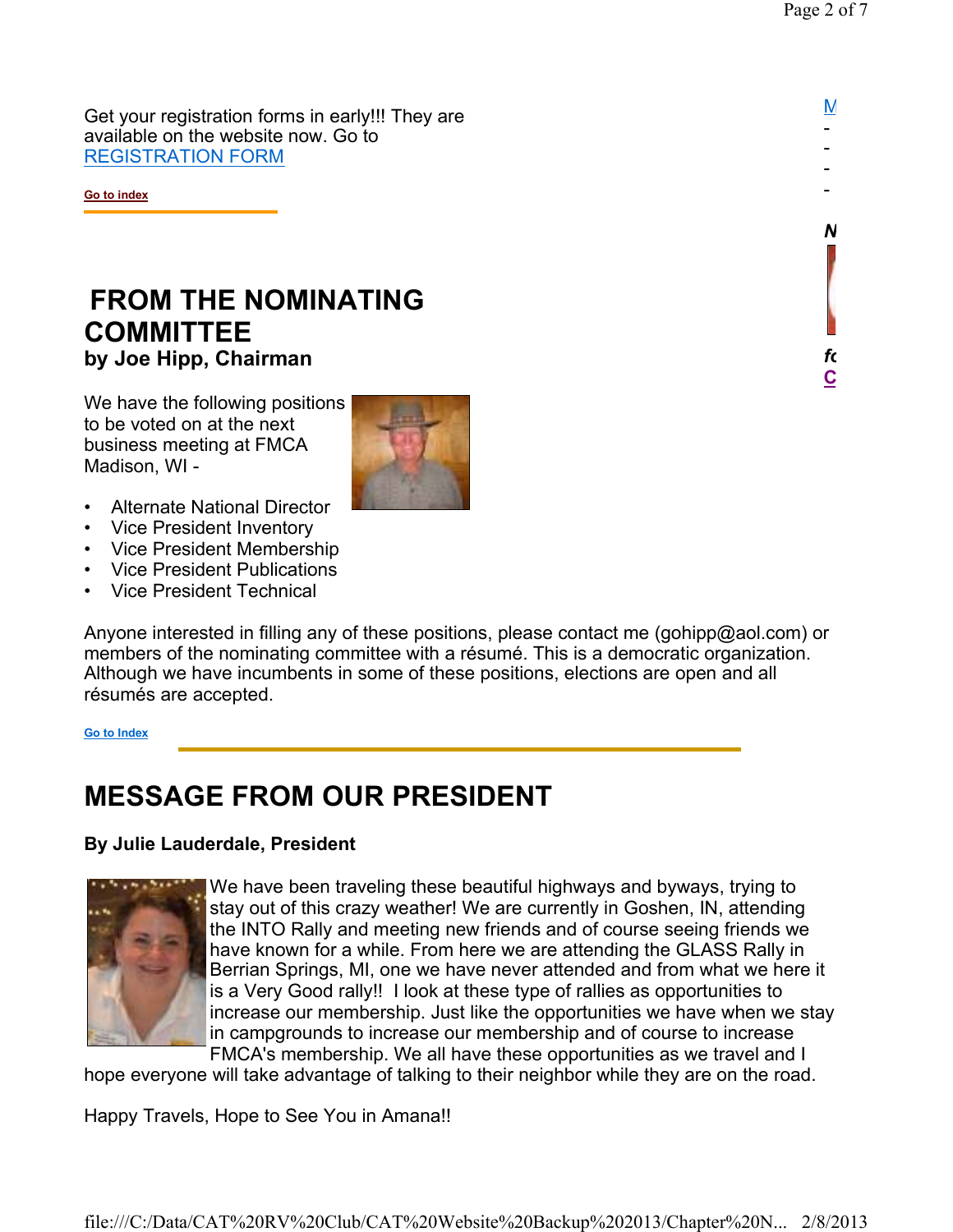### **2012 RALLY NEWS**

### **by Brent Lauderdale, VP Rally Coordinator**

Our pre-FMCA rally for 2012 should be held near Indianapolis, IN. If anyone has any ideas or knows a special location please call me at 580 759-5091 and let's discuss the location and the possibility of you hosting this rally. There will only be one FMCA Convention in 2012 so let's work together to make our pre-rally "Outstanding."



**Go to Index**

## **TECH TIDBITS 1 – REAR RADIATOR CLEANING**

**by Brett Wolfe, VP Technical and Yahoo Discussion Group Moderator**



By its very design, rear radiator rigs clog up the cooling system fairly quickly. Picture the amount of dirt stirred up from the road/shoulder by a 40' coach with its 6 tires driving at highway speeds. Pass that dirt-laden air over the hot (and sometimes oily) rear axle, transmission and engine BEFORE it is sucked up by the cooling fan and forced through the aftercooler and then the radiator. THEY WILL CLOG UP.

Certainly, dusty environments accelerate this. But at a minimum, all rear radiator coaches need their after-cooler cleaned once a year. Most rear radiator coaches have a SANDWICHED cooling system with AFTER-COOLER first in line (closest to the engine and the RADIATOR BEHIND it (toward the back). Note: after-cooler, inter-cooler and CAC are all the same thing, an air to air radiator between turbo and intake manifold. There are a very few

coaches with STACKED after-cooler and radiator. *READ THE REST OF THE ARTICLE*

Go to Index

### **TECH TIDBITS 2 – CAT C-15 RECALL**

#### **from the May Family Motor Coaching**

Caterpillar Inc. has announced NHTSA recall 11E006000, which affects C15 diesel engines manufactured between April 24, 2006, and March 27, 2009, and used in Country Coach LLC motorhomes and equipped on Custom Chassis Products LLC platforms. The number of engines involved in the

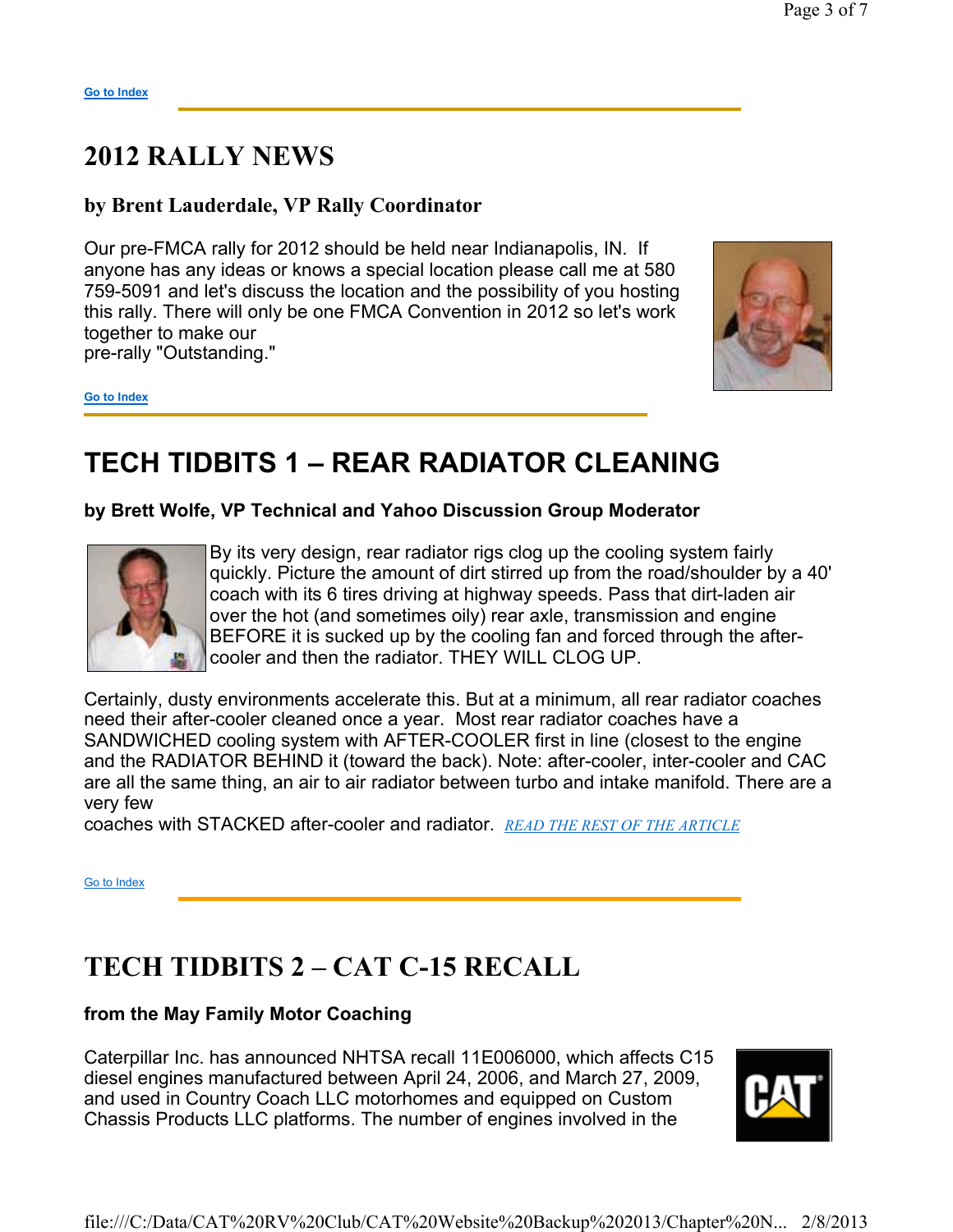United States and Canada are 27 and 31, respectively, for these manufacturers.

On the affected engines, a weld on the combustion tube, which directs heat through a body and into the diesel particulate filter, may degrade, resulting in radial heat impingement on the body. The heat may burn through certain bodies used on C15 engines and result in a potential fire hazard.

A Caterpillar dealer will replace the combustion tube with a new tube when the part is available in July 2011.

An estimated time of repair had not been established at press time. For more information about this recall, contact Caterpillar Inc. at (800) 447-4986. Owner notification is expected to begin in late July 2011.

**Go to Index**

# **TECH TIDBITS 3 – CARE OF HWH JACKS**

**by Cindy Genung, HWH Corporation**

**READ MORE** 



"In general, HWH jacks require no regular maintenance. Under normal circumstances, lubrication of jack rods is not necessary or advised. If a jack gets coated with dirt or mud it is advisable to clean the jack. It is acceptable

to clean the jack as part of normal maintenance but not required."

**Go to Issue Index**

# **KUDOS TO CAT DEALER - N C Machinery**

### **from Jim Auguston, 2005 C-7, Sportscoach Elite**

I had a really bad cold start knock in my 2005 C-7 in our Sportscoach Elite 40'. I live 30 miles north of Mt. Vernon, WA, and the area CAT dealer is NC Machinery shop. I drove down a discussed with the manager what I



thought it was (I'm a retired heavy equipment mechanic and crane operator). He thought I was right and said bring it down and leave it sit overnight so we can cold start it with the Cat computer connected to it.

I was there at 8:00 AM the next morning for the startup. Yup that was it - #4 injector was bad. The access to the motor was the typical under the rear bed through a hatch that was not overly big. Nasty place to work. The Tech that did the work was great. The motor had 29,600 miles and he said the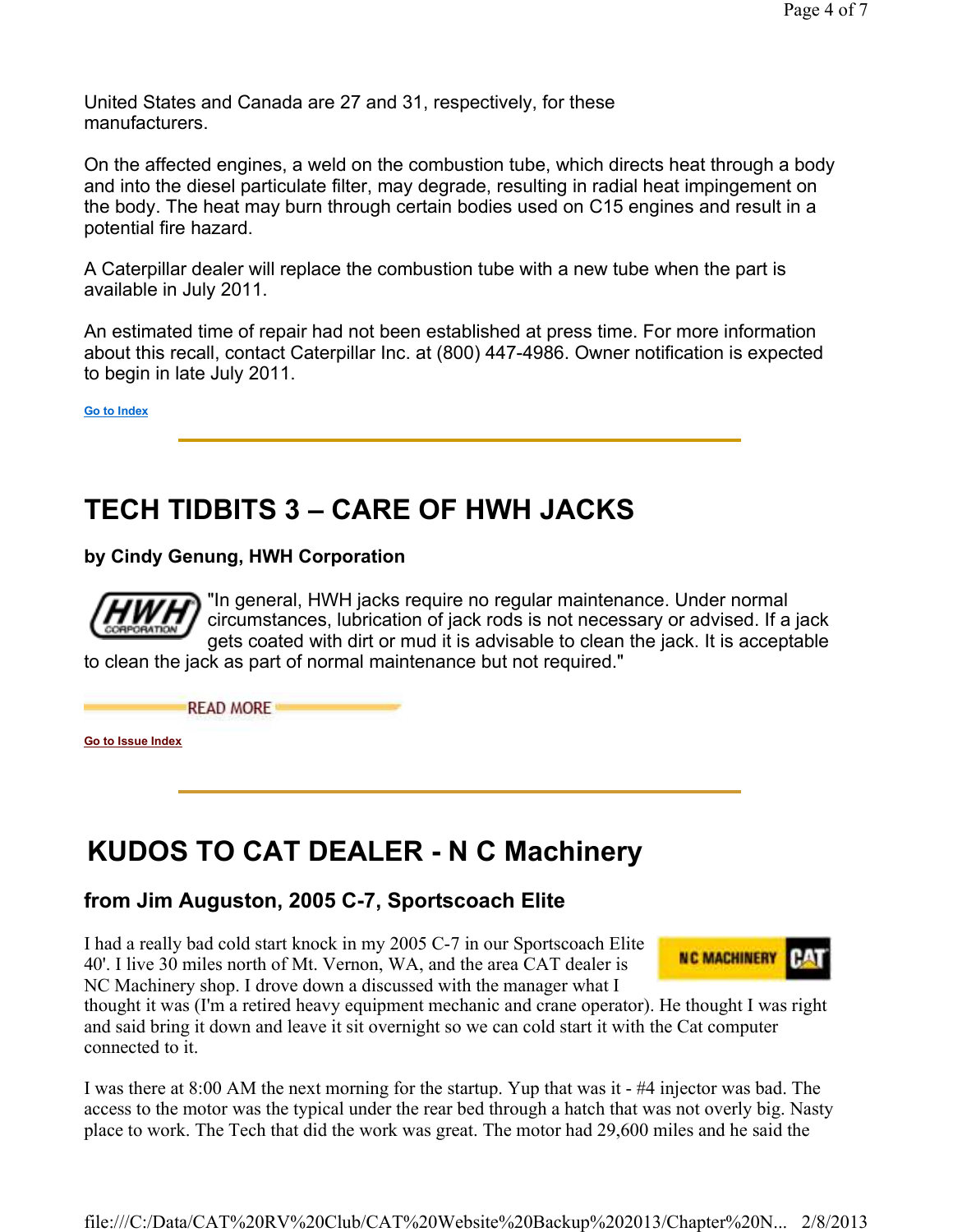initial valve adjustment was due at 30,000 miles and if it hadn't been done he could do it while he was in there. He did it and also checked for computer updates - one was needed and he did it. He said there was a updated fuel pressure regulator and fuel pressure sensor available for it so I had him do it also. They had all the needed parts in stock.

Everyone was great to deal with and I was out of there parts and labor for \$1,500.00. I had expected a lot more. I would recommend the NC Machinery Mt. Vernon shop to anyone needing engine work north of Seattle.

**Return to Issue Index**

## **FYI FROM PILOT FLYING J**

#### **from the Pilot Flying J Website (see http://www.frequentfueleradvantage.com/benefits.aspx for full details)**

The discount on Diesel Truck lanes is only available when you register for Pump Start. Please see any Pilot or Flying J Cashier. As usual, you can always start the pump with any major credit card at both RV lanes and Gas lanes. No 25 gallon minimum or 500 gallon fill up required to receive discounts at the pump.

#### **RV or Regular Auto Lanes:**

- 1. Insert your credit/debit card first at the pump (If prompted, enter your credit card billing zip code)
- 2. When prompted, insert your Frequent Fueler Advantage Card
- 3. Select grade of fuel (gas/diesel)
- 4. Pump Fuel
- 5. When finished fueling, hang up nozzle. Receipt will print at pump and discount details will be on receipt

#### **Truck Diesel Lanes:**

- 1. Insert only the loyalty card at the pump to enable "Pump Start" (Do not insert any other card such as a credit or debit card at the pump or the transaction will fail)
- 2. Pump fuel
- 3. When finished fueling, hang up nozzle
- 4. Pull forward to clear lane so that others may fuel
- 5. Go inside and see cashier for payment (Even if paying with credit/debit card still receive cash price and \$.03 discount details will not be printed on receipt but pump price will change at pump to reflect discount)

Return to Issue Index

# NEW CAT RV CLUB MEMBERS

file:///C:/Data/CAT%20RV%20Club/CAT%20Website%20Backup%202013/Chapter%20N... 2/8/2013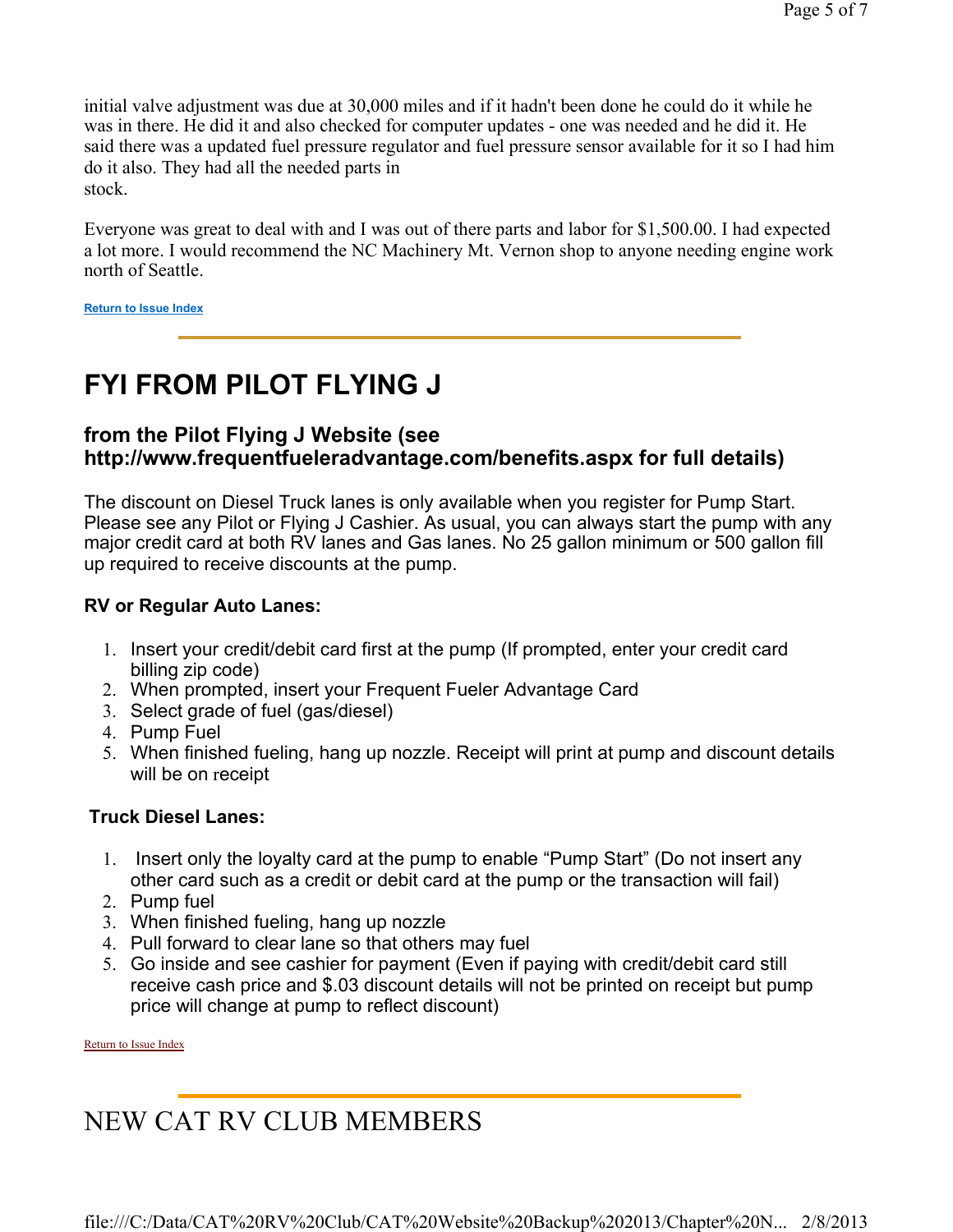#### **By Ken Carpenter, SVP & VP Membership and Webmaster**

Please join us in extending a warm Welcome to the following new Club members! There were 19 new member families joining the Club from mid-April through mid-May.

| Name, City, State/Province                          | Name, City,<br><b>State/Province</b>    | Name, City, State/<br><b>Province</b>                    |
|-----------------------------------------------------|-----------------------------------------|----------------------------------------------------------|
| Tad & Carol Allen                                   | Edward & Gail Avance                    | Buddy & Ann Bordes                                       |
| Sandy, UT                                           | Port Charlotte, FL                      | River Ridge, LA                                          |
| Stan & Brenda Canaris                               | Robert & Frances Carter                 | Jerry & Patricia Conrad                                  |
| Chula Vista, CA                                     | Salem, OR                               | Fife Lake, MI                                            |
| Philip & Irene Durand<br>Saskatoon, SK              | Walter & Penny Hinds<br>Coudersport, PA | Jean Roche LaFrance & Penny<br>Patenaude<br>Cornwall, ON |
| Charles & Janet McKinzie                            | Maurice & Beverly Nichols               | Dale & Patricia Pflanzer                                 |
| <b>Black Mountain, NC</b>                           | Mooringsport, LA                        | Imlay City, MI                                           |
| Robert Randall                                      | James & Barbara Ridener                 | Brent & Debi Rufenacht                                   |
| Langley, BC                                         | Polk City, FL                           | Escondido, CA                                            |
| Ray Seiwert & Martha Price<br>Seiwert<br>Tucson, AZ | Bob & Janet M. Stiern<br>Fenton, MO     | Arthur & Carolyn Sturgis<br>Bluffton, SC                 |
| Jim & Sandy Vierra<br>Livingston, TX                |                                         |                                                          |

**Go to Index**

### **MEMBER CLASSIFIED AD**

The CAT RV Club advertising policy allows Club members to post one free 40 word ad per year in either an electronic or printed newsletter. Ads must be submitted before the end the month prior to when the ad is to run and must be approved by the Editor. The Club reserves the right to refuse any advertising on the basis of editorial discretion and to terminate any advertising at any time for any reason.

| Safari - Zanzibar 3906    |                |         |  |
|---------------------------|----------------|---------|--|
| 2002                      | <b>Diesel</b>  |         |  |
| <b>Miles</b>              | 22,000         | YOUR AD |  |
| Length: $39$ ft           | Where Located: |         |  |
| Price: \$103,000 -        | Arizona        |         |  |
| Phone: (901)481-5957      |                |         |  |
| email: KF4JBZ@HOTMAIL.COM |                |         |  |
|                           |                |         |  |

## **DO YOU NEED TO CHANGE YOUR CONTACT INFORMATION?**

file:///C:/Data/CAT%20RV%20Club/CAT%20Website%20Backup%202013/Chapter%20N... 2/8/2013